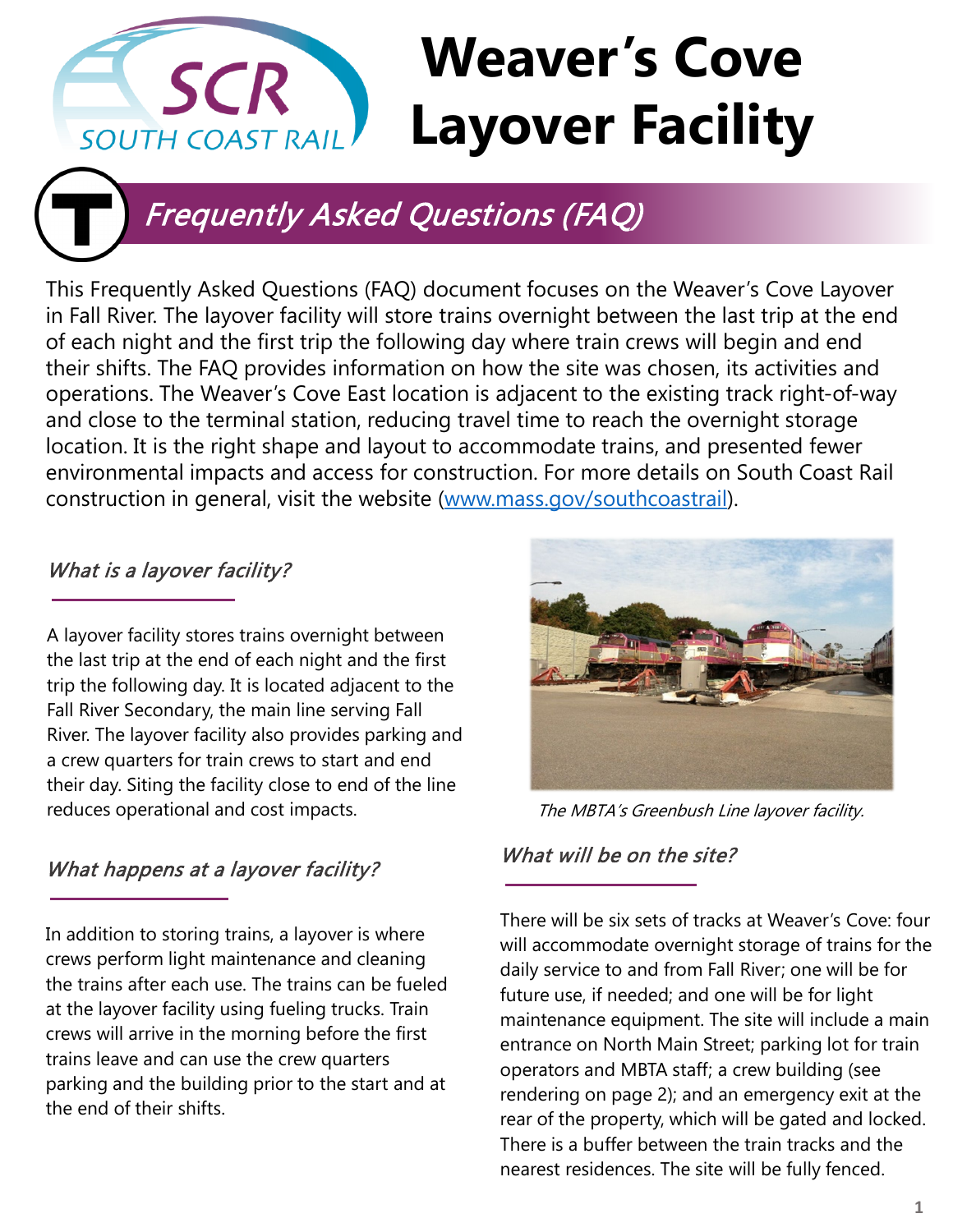### Why was Weaver's Cove East chosen for the South Coast Rail Layover site?

The MBTA needs layover sites in Fall River and New Bedford as they are the end of the service lines for South Coast Rail. Trains leave from these sites for morning service and return to lay over at night. As part of a multi-year federal and state environmental process, MassDOT examined ten sites along the Fall River Secondary for the Fall River branch. The Draft Environmental Impact Statement/Report (DEIS/R), released for public review in March 2011, listed five potential sites for overnight layover facilities on both branches and did not identify a preferred site. The Secretary of Environmental Affairs issued a Certificate after public review of the report that contained a process for making a final site recommendation.

The Layover Facility Site Selection Report was released in February 2012. It included three sites:

A site in Freetown opposite ISP Chemical, Weaver's Cove East and Weaver's Cove West. ISP is a chemical manufacturing plant that requires a high level of security and would pose a risk in the event of a chemical accident. Weaver's Cove West was rejected because development of the site would have required a large amount of land acquisition (58 acres) and loss of property tax revenues to the City of Fall River in addition to presenting environmental issues. The Weaver's Cove East site had the least environmental impact of the Fall River sites and presented fewer hazardous materials.

These sites were first presented to Fall River elected officials and at public sessions in the city beginning in 2009 and continuing with briefings, open houses and participation in the Re-Use Task Force. The Weaver's Cove East site was included in the South Coast Rail Final Environmental Impact Statement/Report (FEIS/R) in 2013.



*Diagrams of crew facility.*

The site is on land that previously hosted contaminants – were soil samples taken? What is in the dust and dirt blowing around the site?

The Weaver's Cove site includes a portion of the former Shell Oil terminal. It has been extensively analyzed and the soils were sampled. The construction work is being done pursuant to a Release Abatement Measure (RAM) Plan filed with MassDEP in June. The RAM Plan can be found at [eeaonline.eea.state.ma.us/portal#!/search/wastesite](https://eeaonline.eea.state.ma.us/portal#!/search/wastesite) (search for RTN 4-0000749).

The recent drought has presented significant challenges for dry soils, and the contractor stepped up efforts to control the dust, including mobilizing water trucks in mid-September, and daily water applications for dust control. The dust is unrelated to the contaminated soils associated with the former Shell site, which are located at depths of more than 10 feet below the ground surface. Daily dust monitoring results confirm dust controls have been effective at the site.